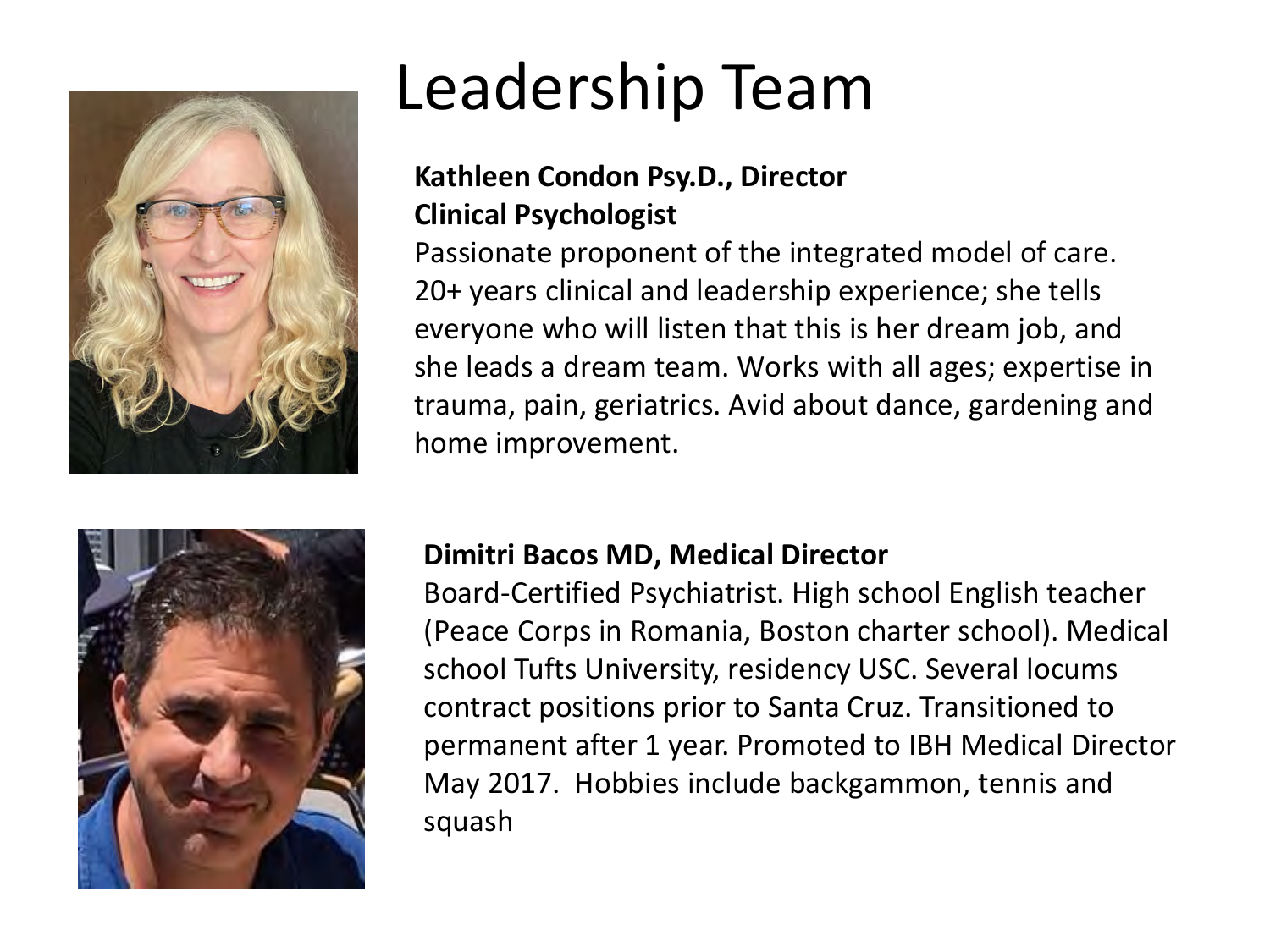# Leadership - MAT



#### **Danny Contreras, MAT Health Services Manager Emeline Clinic, HPHP, Watsonville Health Center** With abundant life experience, education, and training in substance use issues, Danny was the recipient of both the 2017 County of Santa Cruz Gold and the Barrios Unidos Ernesto Macias Barela Resilience awards. He is considered a subject matter expert on medication assisted treatment and regularly provides presentations and consultation services to clinics, agencies, schools, and other organizations involved with at-risk youth, incarceration, re-entry, gangs, homelessness, etc. Danny's experience and education put him in a unique position to help people on their journey to healing, just like the saying, 'Hurt people, hurt people but healed people heal people!'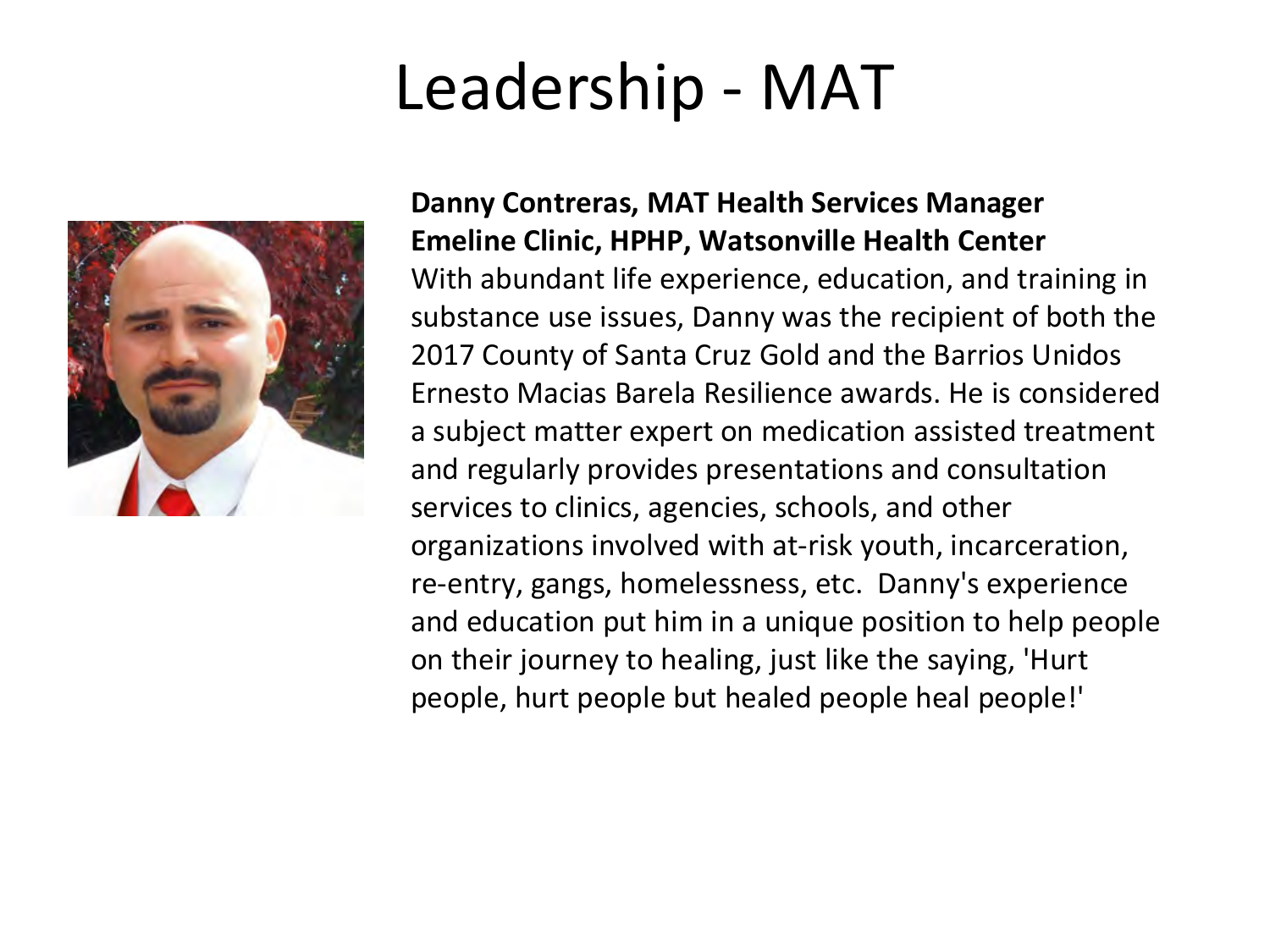### IBH Supervisors



#### **Jorge Duque, LCSW Homeless Persons Health Project, Watsonville Health Center**

Solution-focused social worker with 13 years of experience in public mental health. BA & MSW at UC Berkeley. bilingual, bi-cultural, with IBH since 2016. Areas of experience/interest: Motivational Interviewing, EMDR, Cognitive Behavioral Therapy, Substance use disorders, Social Justice. Works with 18+.



#### **Molly Long, LCSW Watsonville Health Center, Emeline Clinic, HPHP**

Molly earned her Masters degree in Social Work at the University of California at Los Angeles in 2004 and has been licensed in the state of California since 2009. Molly works with teens and adult clients suffering with mood and anxiety issues, as well as unresolved trauma. She uses a variety of clinical modalities in her practice, such as CBT, Narrative Therapy and EMDR.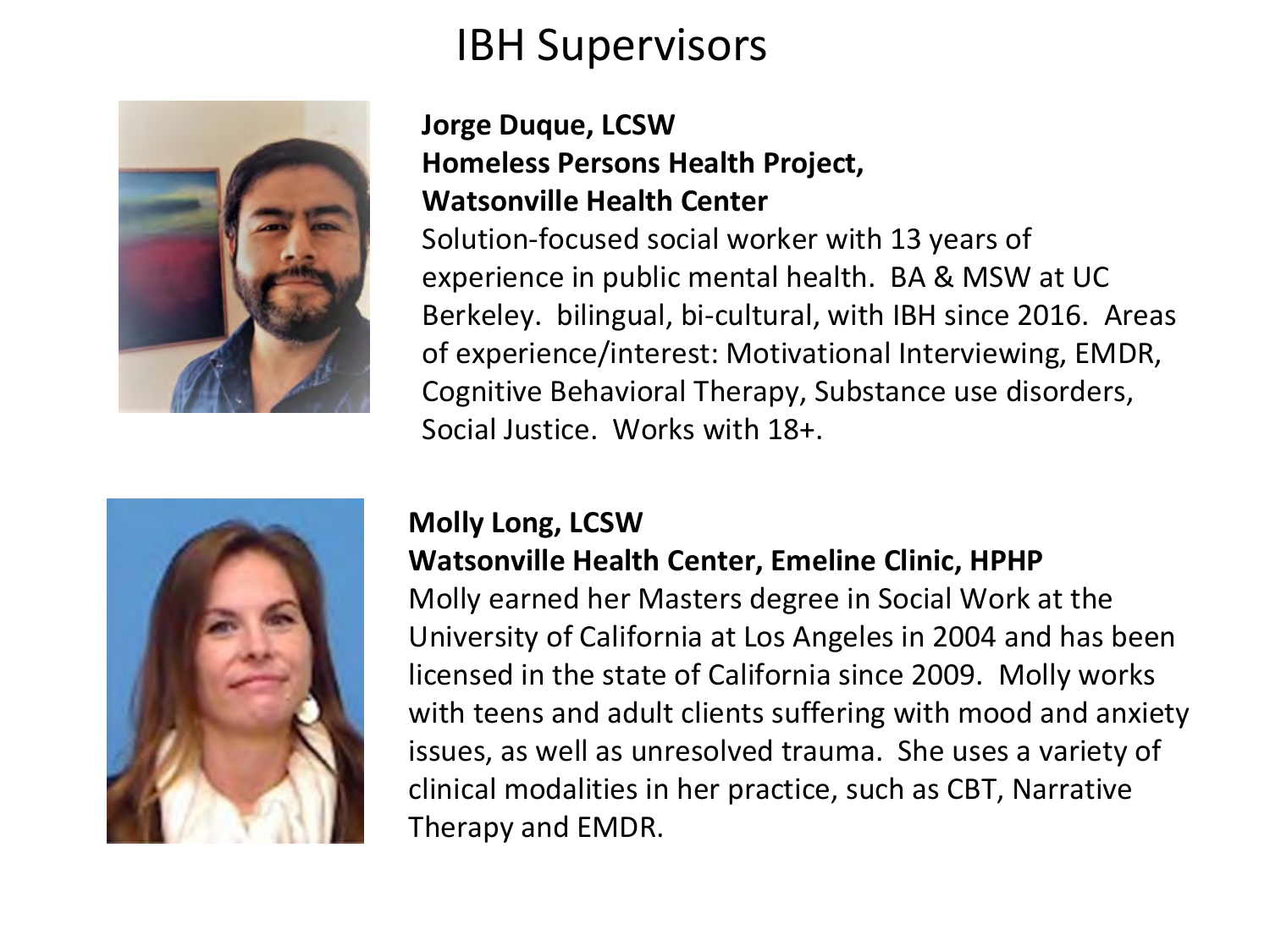### IBH Supervisors



**Jennifer Talbot, LCSW Homeless Persons Health Project, Emeline Clinic**  Licensed since 2004, worked in the field since 1995. Expertise in mindfulness and trauma treatment. I believe that movement is the best medicine.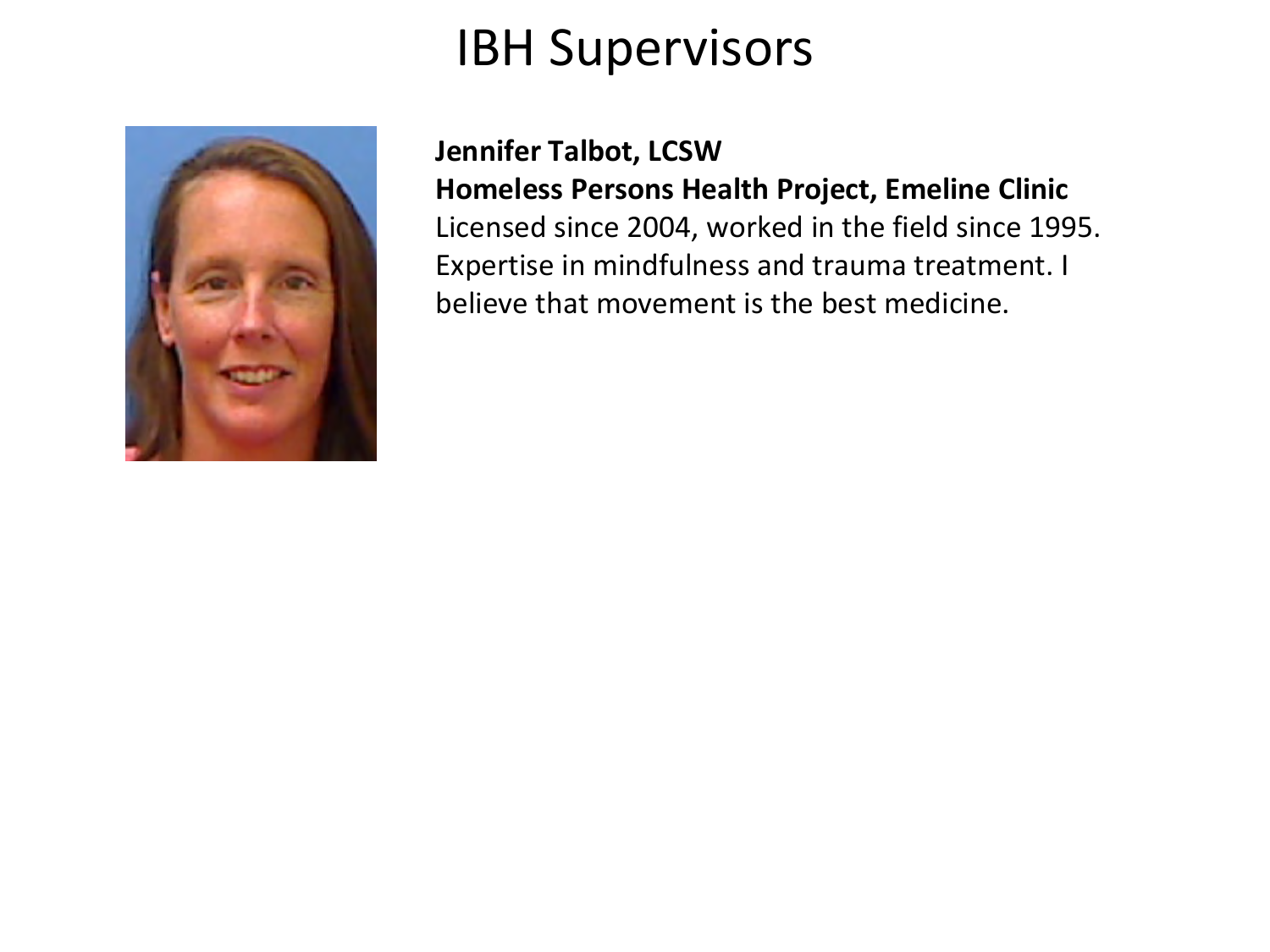### IBH Prescribers



#### **Blythe Ballaao, PMHNP-BC Emeline Clinic Psychiatric Nurse Practitioner Board Certified**

Experience working with Veterans with cardiovascular disease, alcohol use disorder, and PTSD. Areas of interest include integrative medicine, substance use disorders, and trauma.



#### **Michael O'Connor, PMHNP Homeless Persons Health Project, Emeline Clinic**

Experienced working in Crisis Stabilization and Primary Care psychiatry. Specialty/focus areas include trauma, substance use disorder and health care for people who are homeless, and has been teaching Mindfulness Meditation for over 10 years. Michael's role is to focus on evaluation and recommendation of psycho-pharmacological treatment or medication, in conjunction with other treatment modalities.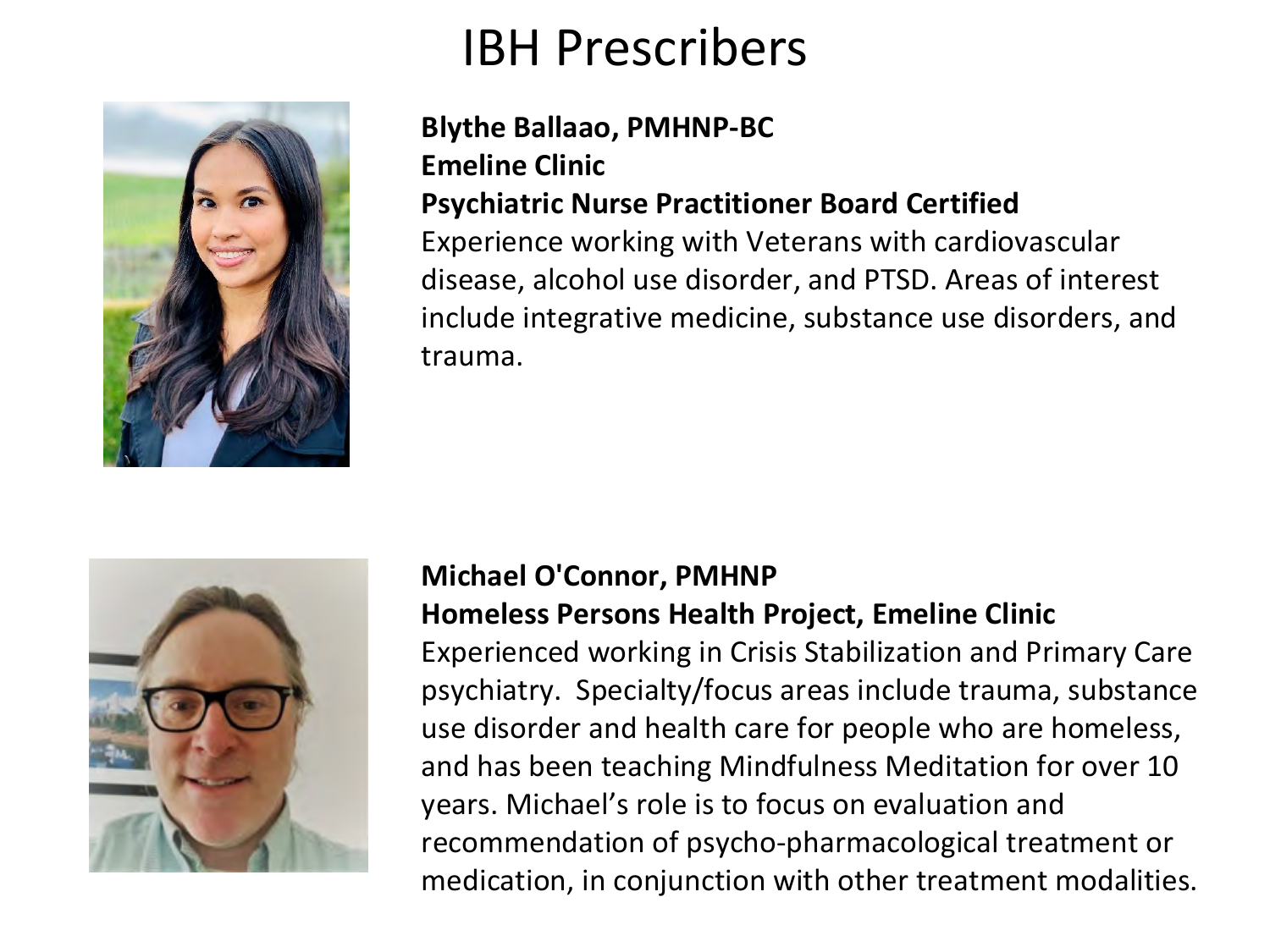### IBH Prescribers

#### **Jomar Suarez, MD Watsonville Health Center**

Dr. Suarez is psychiatrist trained at the University of Colorado, certified by the American Board of Psychiatry and Neurology. He has a strong interest in neuropsychiatry and integrative/ functional medicine and a background in molecular and clinical research. Highly sensitive to the needs of diverse patient populations and passionate regarding issues of social advocacy and community development, Dr. Suarez is a firm believer that all dimensions of human life must be harmonized for true healing to take place.

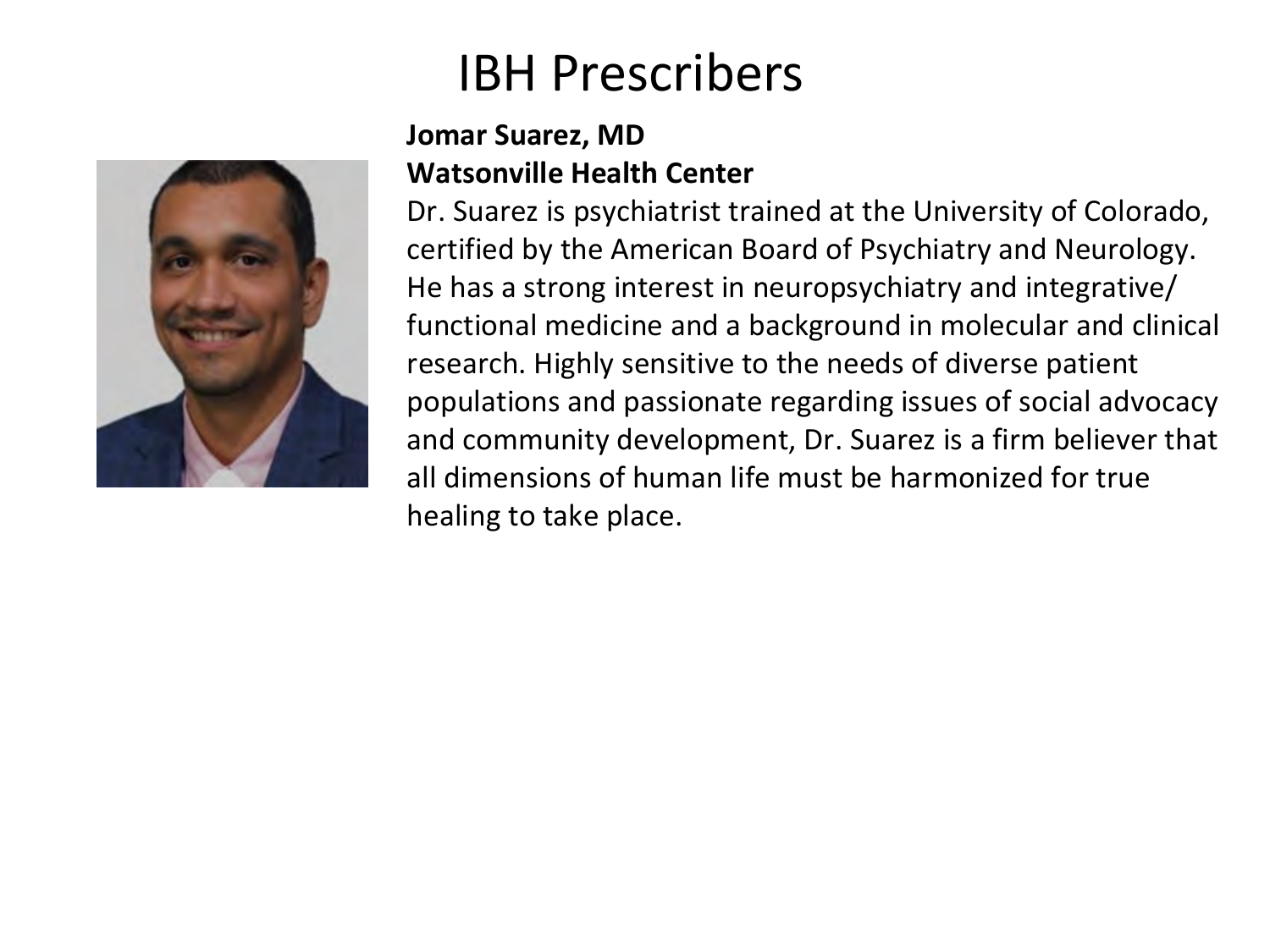

#### **Dan Model, Psychologist Emeline Clinic**

Dan has worked in the mental health field for 25 years. He is a Licensed Clinical Psychologist with more than 15 years of experience working for Santa Cruz County. Dan provides both direct service to clients, as well as being involved in quality improvement, data gathering, program evaluation, and tracking patient referrals to IBH, making sure clients don't fall through the cracks. His hobbies including studying and promoting local Santa Cruz history and playing disc golf.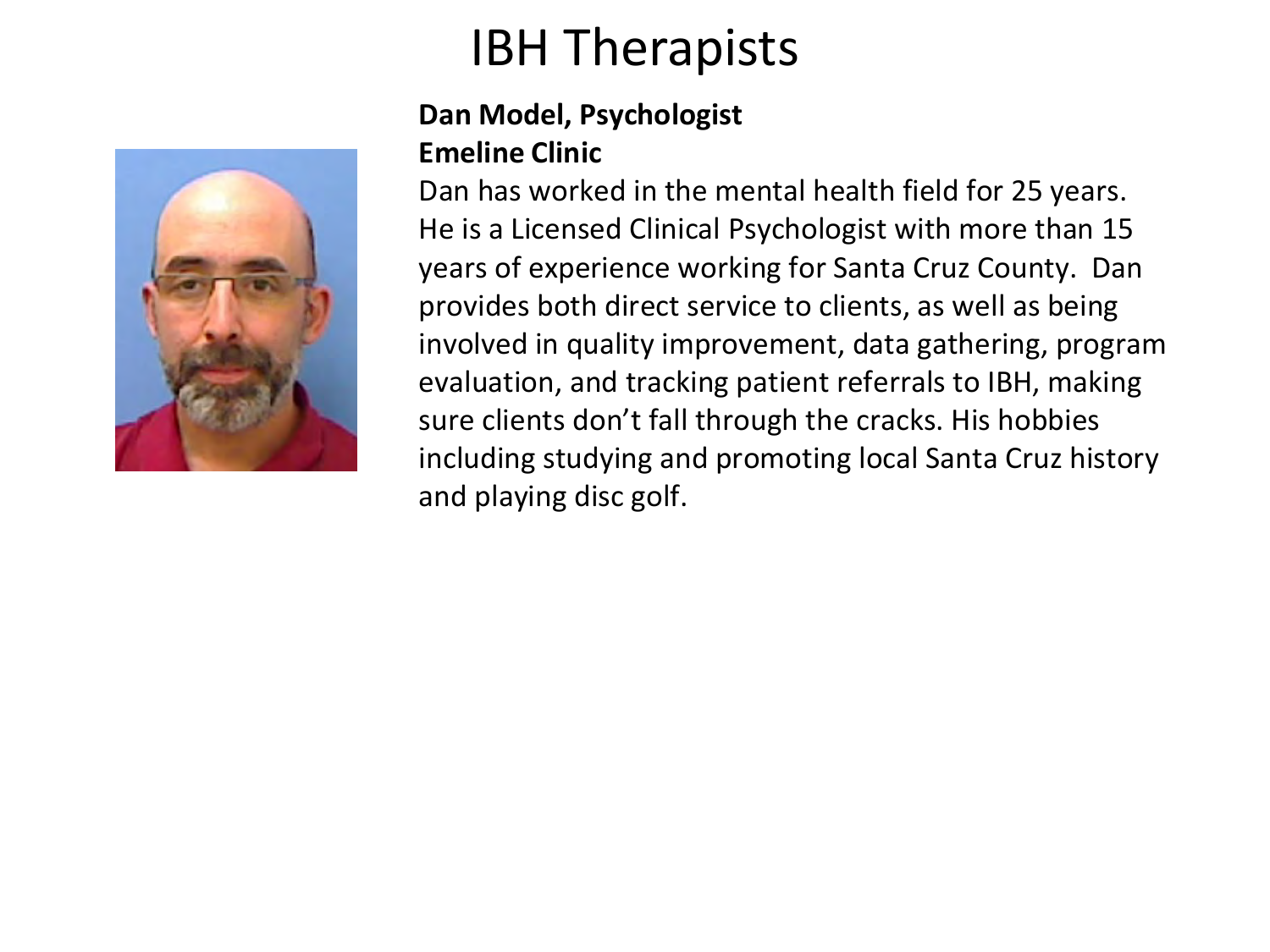

#### **Lori Brown, LCSW Emeline Clinic**

I've worked in the mental health field since graduating from UC Berkeley in the 1980s. Settings include employee assistance programs, inpatient psychiatry, psychiatric emergency services, and private practice. I've always opened my doors to adults with a diversity of presenting problems, levels of functioning and struggles with mood, addiction, and trauma histories. Going on 6 years at the Emeline clinic, I am committed to providing top notch behavioral health services tailored for you.



**Cathy Wilkie, Ph.D., Clinical Psychologist Emeline Clinic and Watsonville Health Center**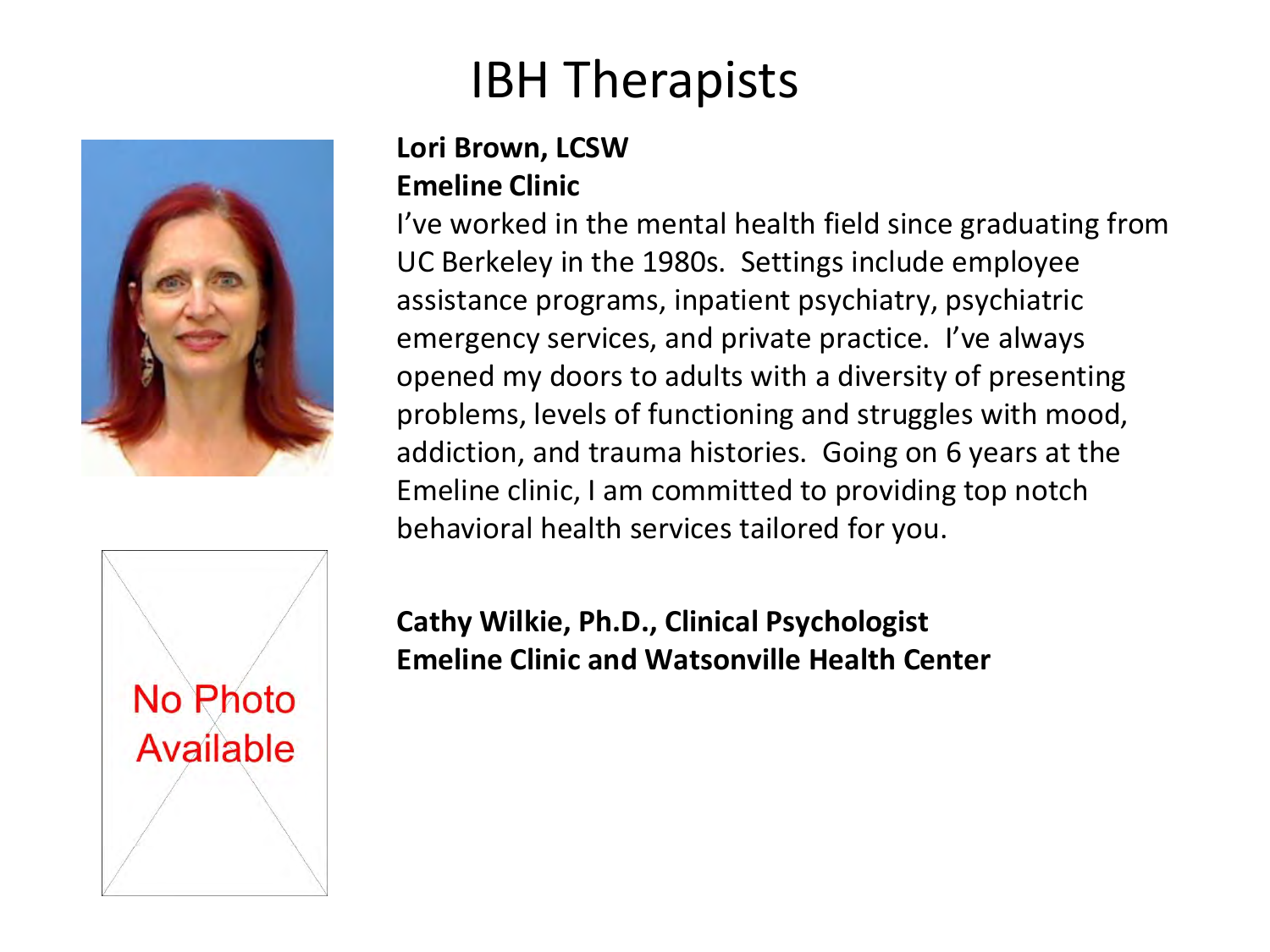

#### **Kirsten Juel, LCSW**

**Emeline Clinic, Homeless Persons Health Project** I've been with the County of Santa Cruz since 2014 and believe C.S Lewis when he writes "Hardships often prepare the most ordinary people for an extraordinary destiny". There can be a purpose to our pain, and therapy can help us untangle the web of the mind that keeps us stuck. My areas of expertise include the family disease of addiction, women's issues, incarceration and reentry, shame and vulnerability, anxiety, trauma and recovery, Postpartum Mood and Anxiety Disorders (PMAD), Eating Disorders (ED), Body Image issues and Obsessive Compulsive Disorder (OCD). I use Acceptance and Commitment Therapy (ACT), Compassionate Inquiry, Radical Self Compassion, humanistic, feminist, relational, and spiritual psychology to come alongside people, mirror their here and now, and identify their inherent strength and wisdom.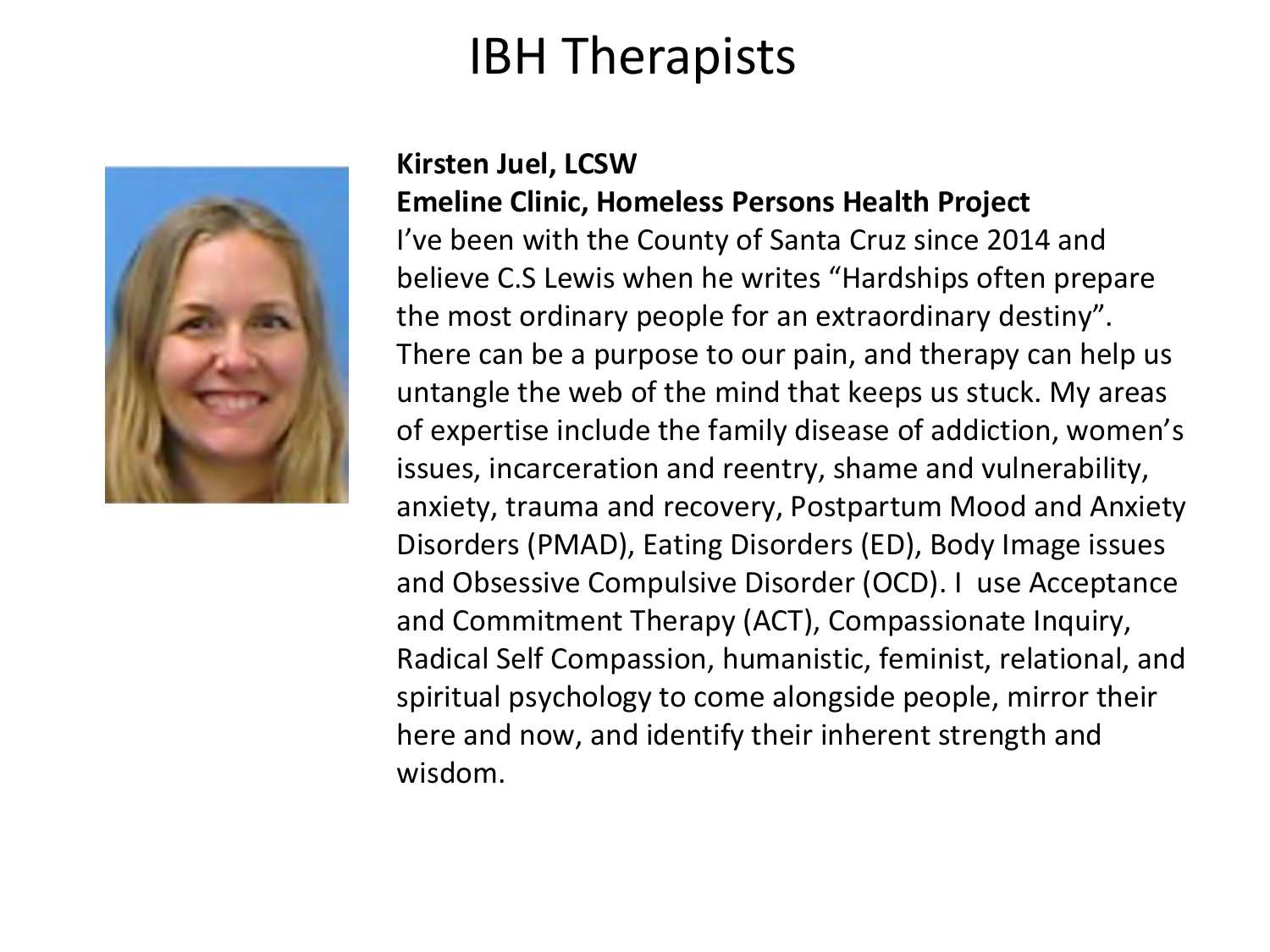

#### **Melinda Martindale, LCSW Watsonville Health Center, Emeline Clinic**

15 years' experience in social services. I work with adults in all areas of relationships--my favorite is walking with a person on the journey to their natural, authentic self. I like humanistic, holistic approaches to healing but also use CBT, mindfulness and supportive psychotherapy--meeting a person right where they are on any specific day. I work with dual-diagnoses' addiction, depression, anxiety, trauma and all matters of this thing we call 'the human condition.' I'm a mother, was a single mother, now a step-mother, grandmother, a lover of nature and a survivor of this 'human condition.'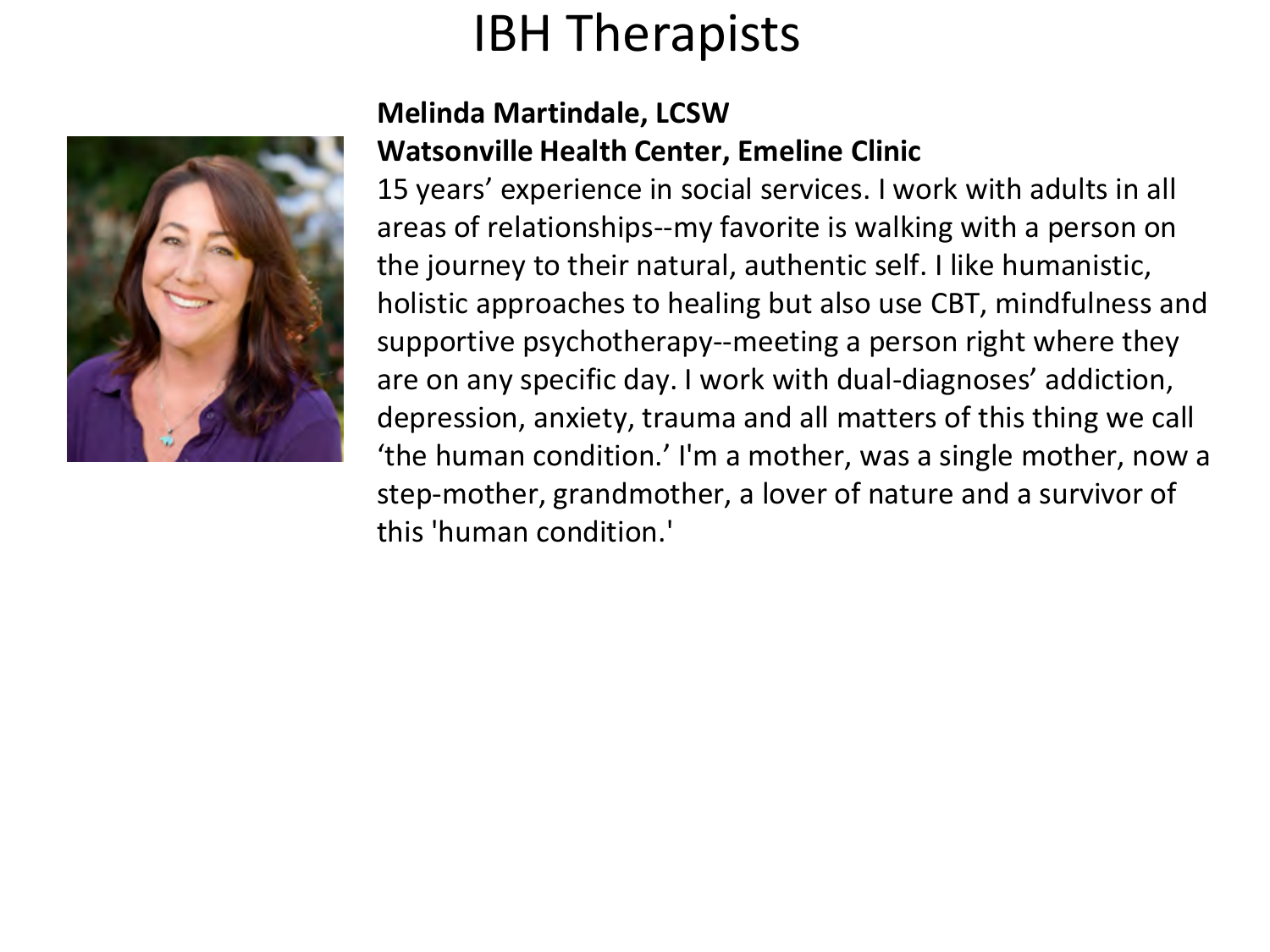



#### **Laura De La Rosa, LCSW Watsonville Health Center**

35+ years' social work experience in clinical and medical settings. BSW University of Cincinnati, MSW San Jose State University. Areas of clinical focus include Cognitive Behavioral Therapy, grief work, substance use treatment, mindfulness practices, group work and trauma work/ EMDR. Client age range includes older adolescents and adults.

#### **Jennifer Sredniawa, LCSW Emeline Clinic, Watsonville Health Center**

I have worked in the social work/mental wellness field for over a decade in various settings such as the VA Medical Center, in Children's and Adult Behavioral Health, Acute/ Crisis services, and the Child Welfare system. Witnessing people learn, grow, and heal is incredibly powerful and rewarding. Areas of interest/experience include trauma, addiction, dual diagnosis, depression/anxiety, codependency, self-esteem, and relationship challenges.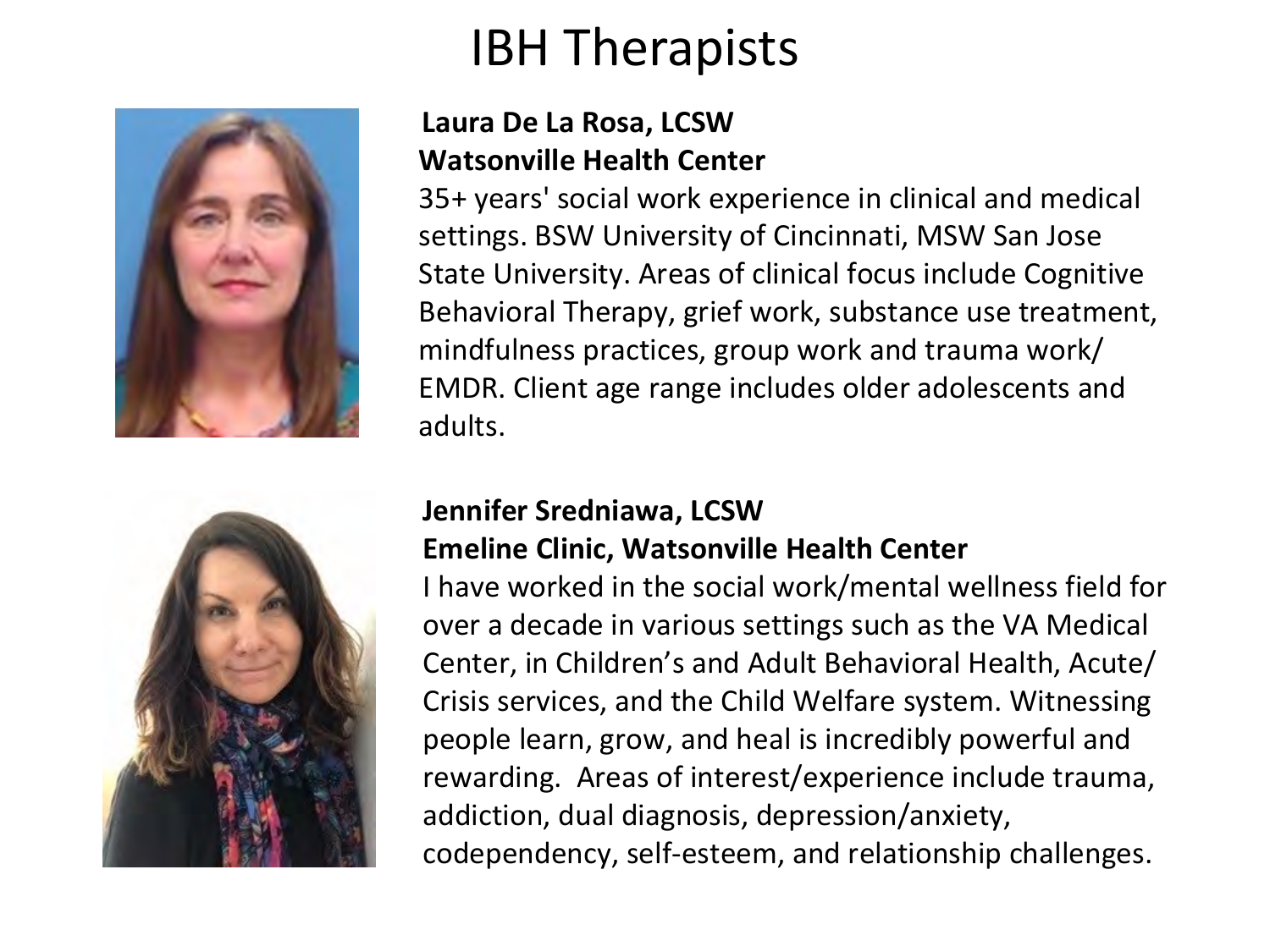

#### **Joel Stiles, Ph.D., Clinical Psychologist, Bilingual Watsonville Health Center**

In the field of psychology since 2001. Areas of interest, expertise: Anxiety, Depression, PTSD, sexual trauma, family therapy, parenting skills, developmental issues, and substance use issues. Works across the life span, children.



#### **Julie Laurent, LCSW, Bilingual Watsonville Health Center**

I am a generalist practitioner, with experience in healing informed interventions in areas of child welfare, substance use, and trauma. I have maintained a circular migratory pattern between the Midwest and CA and have a passion for travel and the ocean. Lastly, I am an advocate for humor, social justice, health equity, and ecological feminism and sustainability!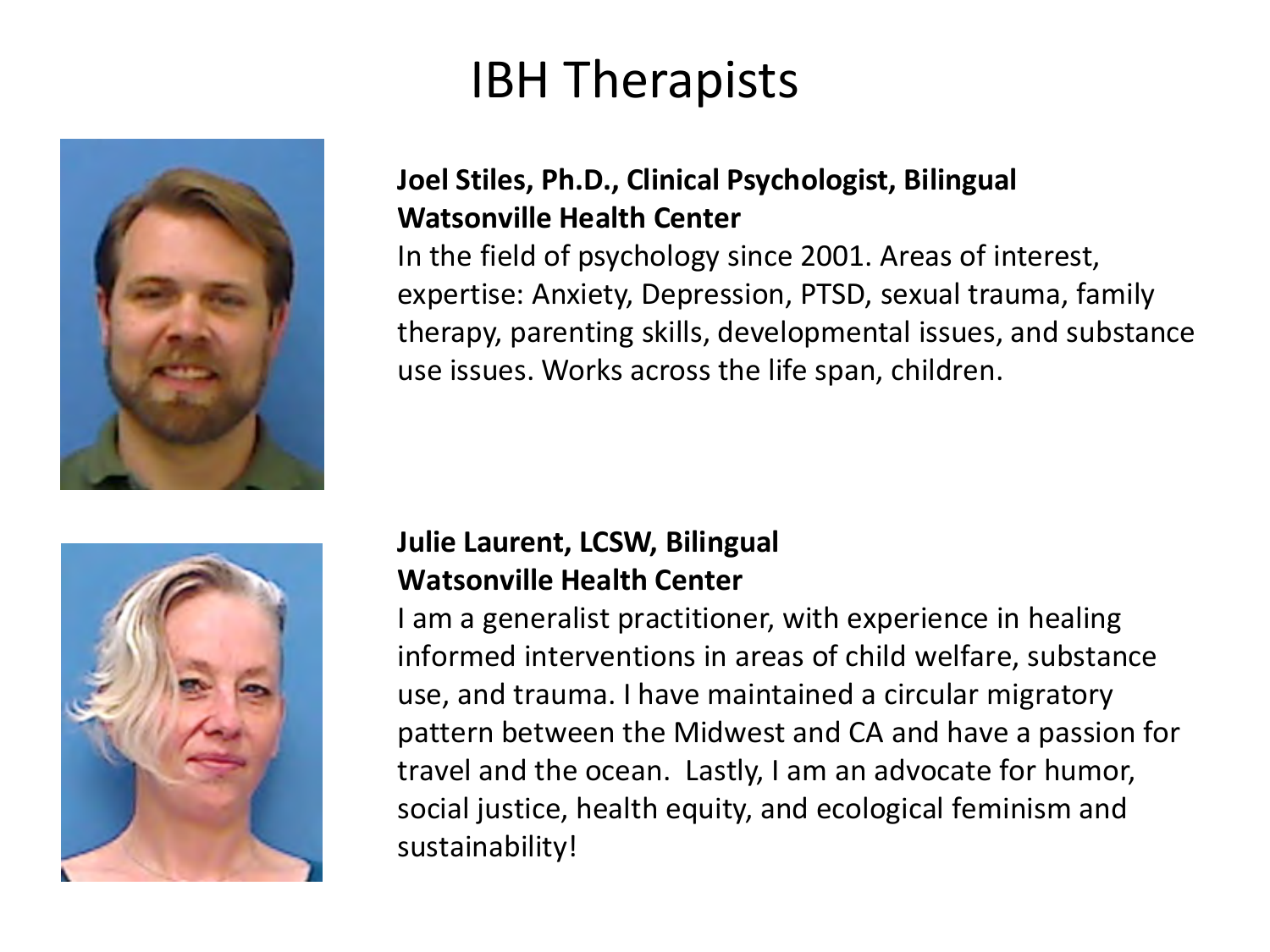### IBH Staff-MAT



#### **Alejandro Monroy, CDAC, MAT Case Manager, Bilingual Watsonville Health Center**

20+ years providing counseling and prevention services in Santa Cruz County. I attended Cabrillo College and completed the human service program in 2006 and am certificed in curriculums such as Thinking for a Change, MOAB, 7 Challenges, MIT, Cara y Corazon, Joven Noble, and CAT-C. I love to spend time with my three kids and wife, dancing to Latin music, singing, and running.



#### **Andres Galvan, CADC II, SUDCC II, MAT Case Manager, Bilingual, Watsonville Health Center**

Drug and alcohol counselor in Santa Cruz since 2007. Experienced providing substance use disorder services and DUI counseling in outpatient and methadone clinics and residential treatment programs for adults and adolescents. Certified Drug and Alcohol counselor through California Consortium of Addiction Programs and California Association of DUI Treatment Programs. Born and raised in Watsonville, I enjoy playing softball and coaching youth football and baseball when I'm not spending time with family.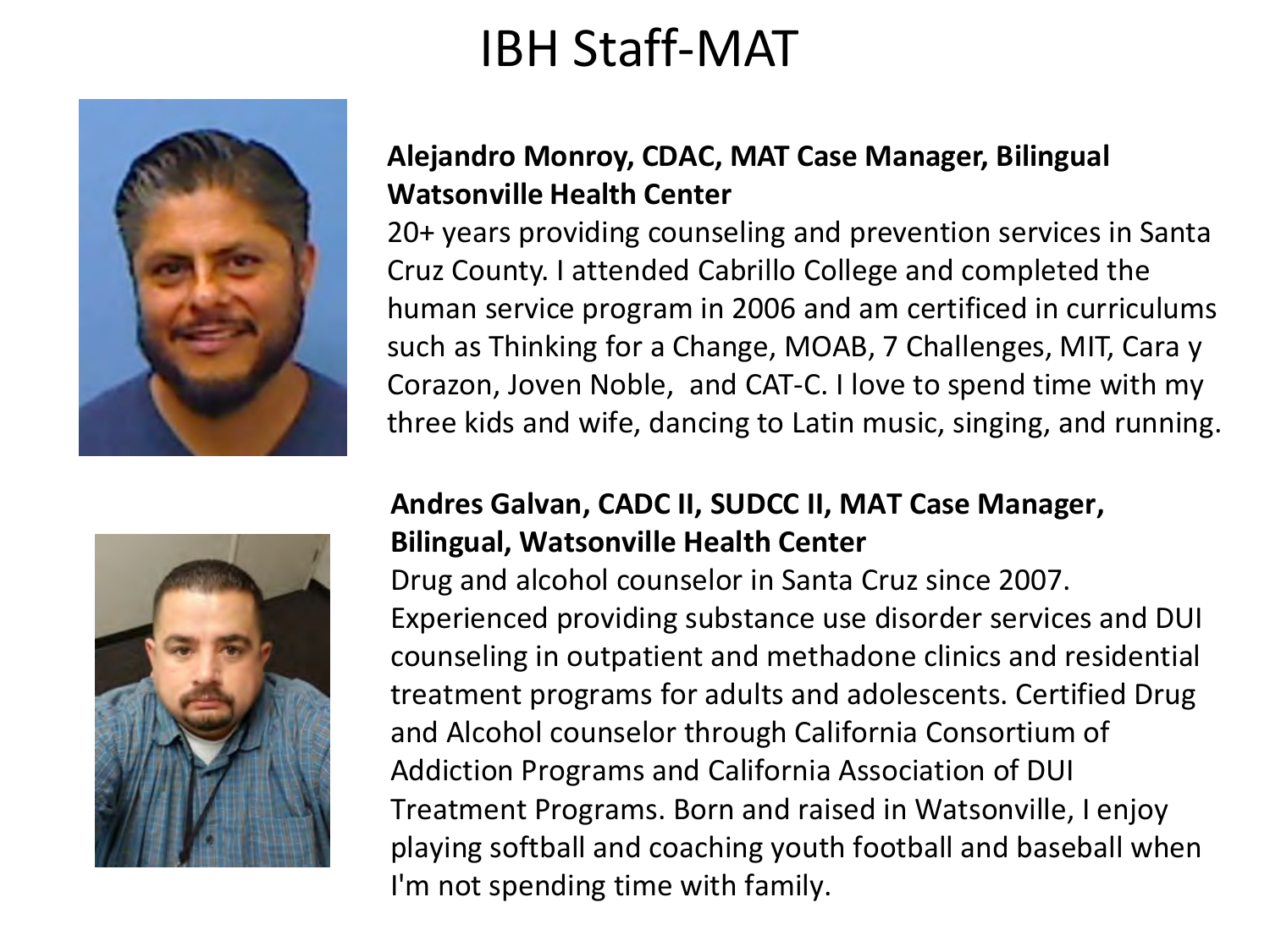## IBH Staff-MAT

#### **Marissa Hernandez CADC-II, Emeline Clinic**

Certified Alcohol and Drug Treatment Counselor with over 15 years experience working in Substance Use Disorder treatment programs. Prior to working for the Medicated Assisted Treatment Team, I began working for County of Santa Cruz Adult Mental Health in 2016 and am currently pursuing a Bachelors Degree in Psychology. I have a passion for helping those in need of treatment and am honored to be a part of a collaborative team like Integrated Behavioral Health.



#### **Jose Fernandez, SUDCC III, MAT Case Manager Emeline Clinic**

Graduated from CSU Monterey Bay with a B.A. in Social and Behavioral Science. Certificates in Drug and Alcohol studies and Human Services from Cabrillo College. California Substance Use Certified Counselor (SUDCC, III). Always had a desire to work with marginalized communities which led me to enter the field in 2013. Areas of specialty and interest include substance use treatment, CBT, motivational interviewing, individual counseling, and group facilitation. BBQ Grill master, Gardener, and BJJ Black Belt.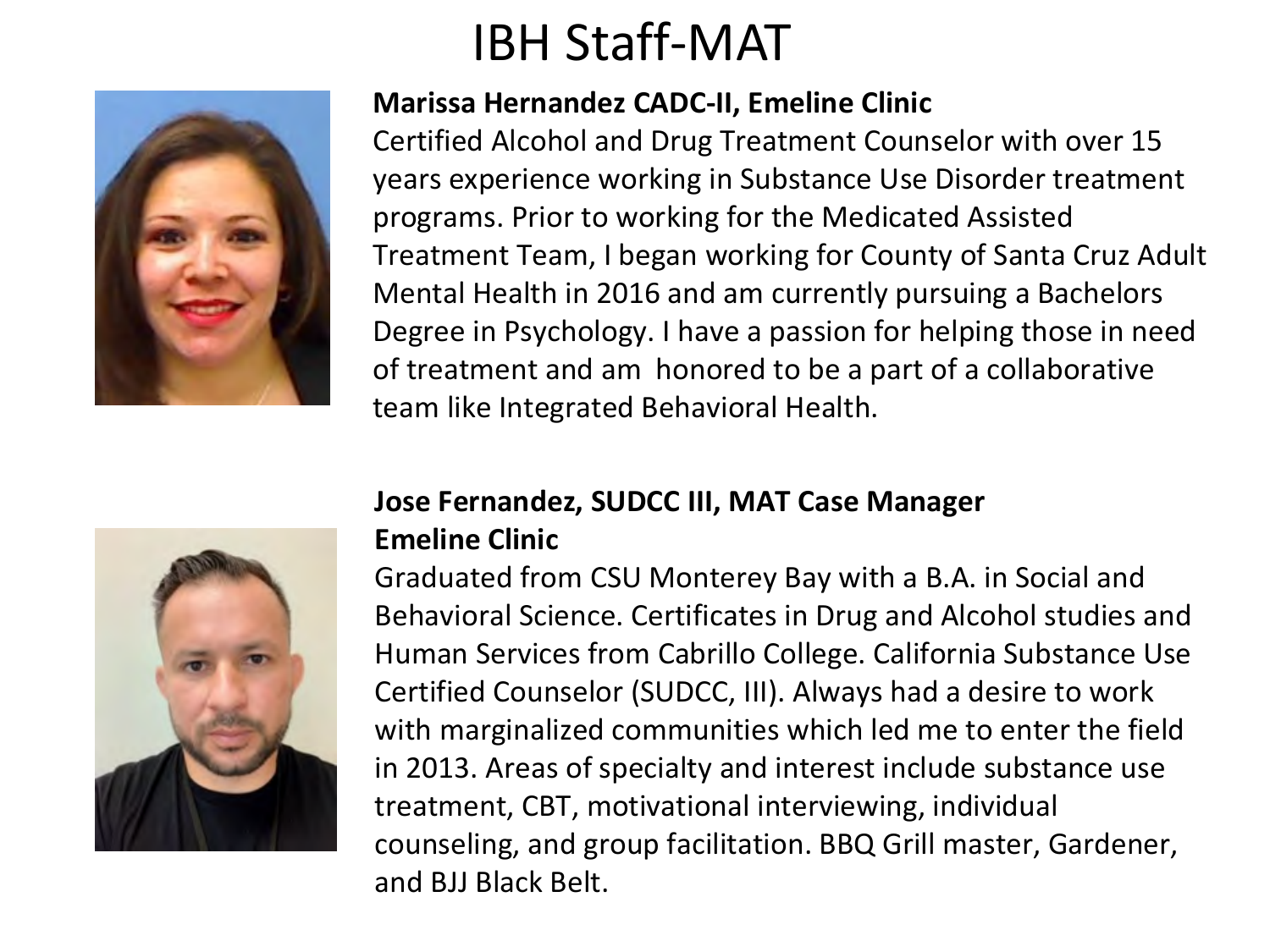### IBH Staff-MAT



#### **Angelica Torres, MAT Case Manager, Bilingual Homeless Persons Health Project**

Angelica has over 20 years providing substance use disorder services to different marginalized populations. She is certified as a Substance Use Certified Counselor (SUDCC II) from California Association of DUI treatment Program (CADTP). She has worked in a variety of different modalities and treatment facilities such as: Janus main and perinatal, Encompass's Santa Cruz Residential, and the Camp Recovery Center. She has a passion for helping people and advocating for them to get services.



#### **Gabriel Tapia, SUDCC II, RAS II, MAT Case Manager, Bilingual Watsonville Health Center, Emeline Clinic** Providing SUD and co-occurring counseling services since 2011. Experienced in residential services with Encompass, serving the underserved population of Santa Cruz County in advocating for their needs, instilling hope, and encouraging belief in greater possibilities.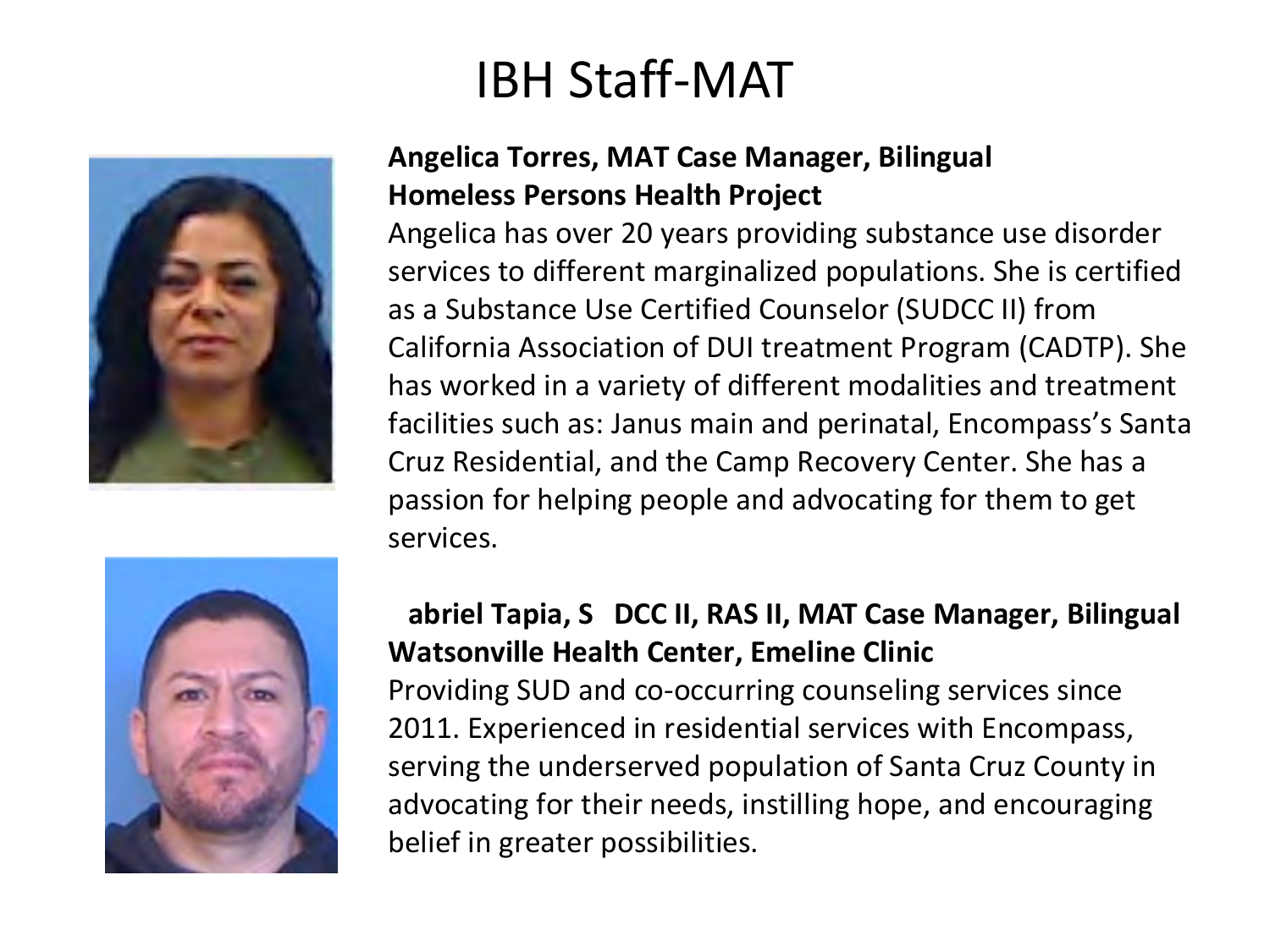### IBH Medical Assistants



#### **Yvette Tavera, MA, Bilingual Watsonville Health Center**

Medical Assistant for almost 20 years in the Santa Cruz community. With the County of Santa Cruz for 9 years, previously in Pediatrics at the Watsonville Health Center. With IBH four years, helping staff in both South and North county. A passionate advocate for kids and all people with special needs.



#### **Shannon Shakespeare Leon, MA, Bilingual Emeline Clinic**

I have been a certified medical assistant for 7 years in the Santa Cruz community, primarily working in OBGYN and Family medicine. I have been with County of Santa Cruz for 4+ months working with the staff in North County, and learning from those in South County. I enjoy working people in need of additional care and services, both children and adults.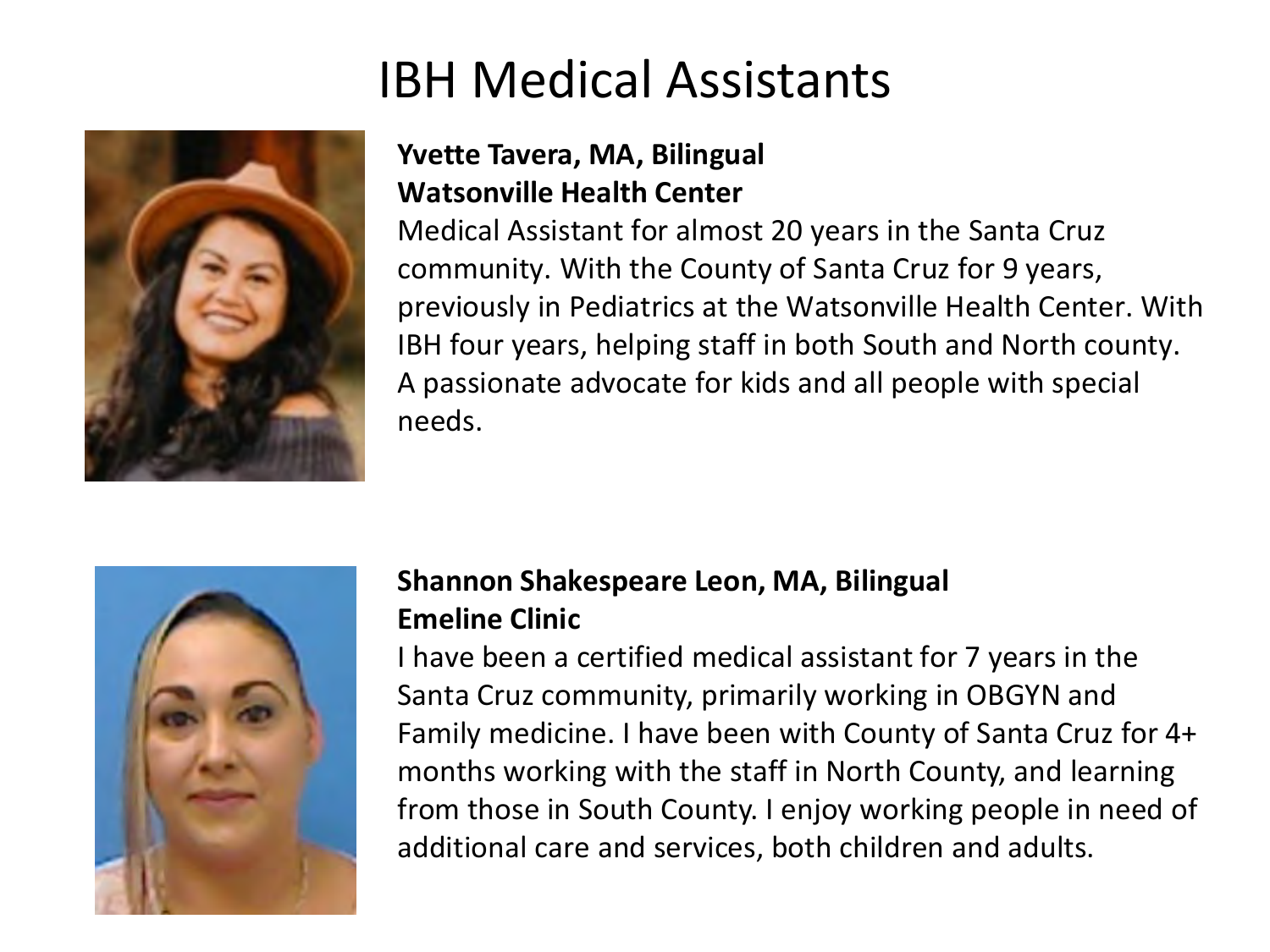### IBH Medical Assistants



#### **Elizabeth Jacobo, MA, Bilingual Emeline Clinic, Watsonville Health Center**

Certified bilingual Medical Assistant for the past six years. Joined IBH in 2020, working with patients from North and South County. Dedicated, centered individual who believes in uplifting clients and serving our community.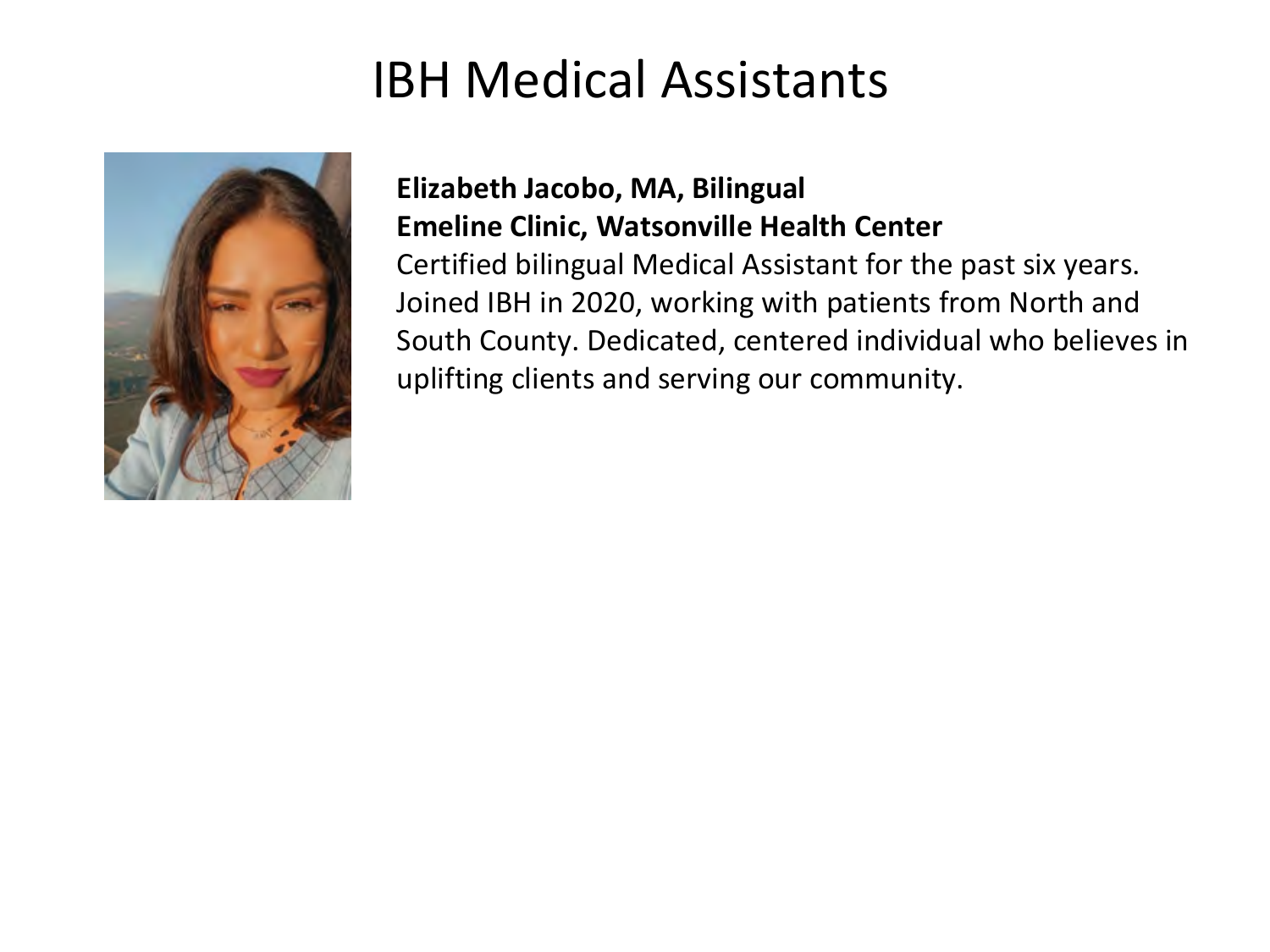### IBH/MAT Medical Assistants



#### **Rosie Saldivar, CMA, Bilingual Watsonville Health Center**

Certified Medical Assistant working for the County of Santa Cruz Clinics Division for 15 years. Recently joined MAT/IBH Team in 2020. Passionate about advocating for patients and assisting them navigating their healthcare system.



#### **Cindy Garibay, MA, Bilingual Emeline Clinic**

Medical Assistant for 7 years in the Santa Cruz Community. Formerly with specialty offices for Optometry, Cardiology, ENT, Internal Medicine. Currently with the County for MAT/ IBH. I am absorbing a lot in this capacity and enjoy adapting to new environments and learning new concepts. In my spare time I enjoy spending time with my family.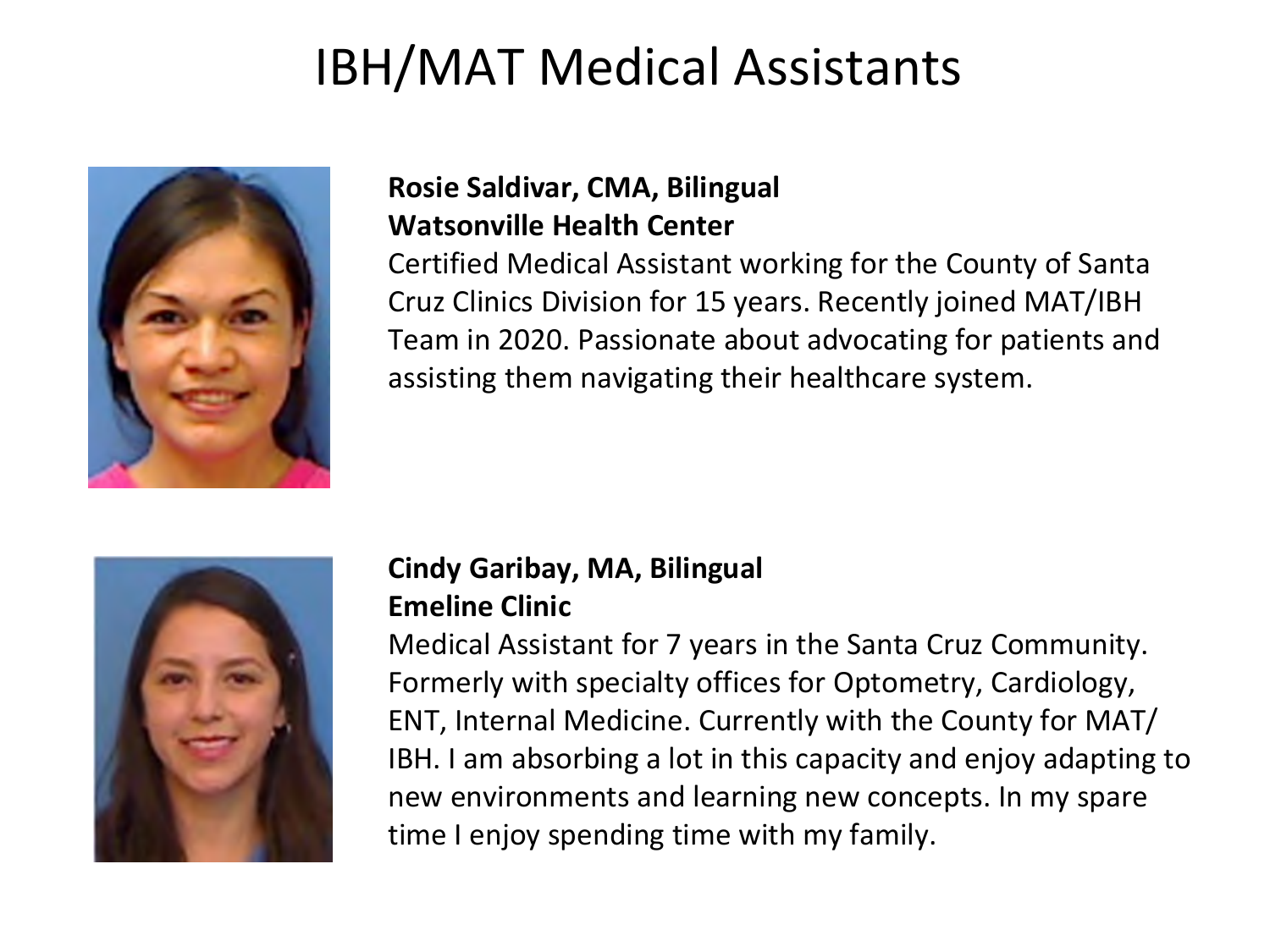### IBH Staff-WPC



#### **Jennifer Bailey, LMFT Emeline Clinic, Watsonville Health Center**

Since 2000 I've served various populations throughout Santa Clara and Santa Cruz counties, advocating for at-risk youth and families. In my current role as Whole Person Care Case Manager, I am able to help vulnerable individuals experiencing homelessness through client-centered advocacy while connecting them to community-based resources and clinic services. I feel very passionate about this job and supporting others to be able to live a more safe and fulfilling life.



### **Craig Murray AMFT**

#### **Emeline Clinic, Watsonville Health Center**

After years of fitness and nutritional counseling, discovered a love for helping people to experience life-changing realizations and insights that bring about positive, lasting change in all aspects of life. MA in counseling psychology. Craig has dedicated his life to helping support clients in overcoming trauma, addiction and life obstacles, so that they may achieve their goals of health and happiness and create a positive future for themselves.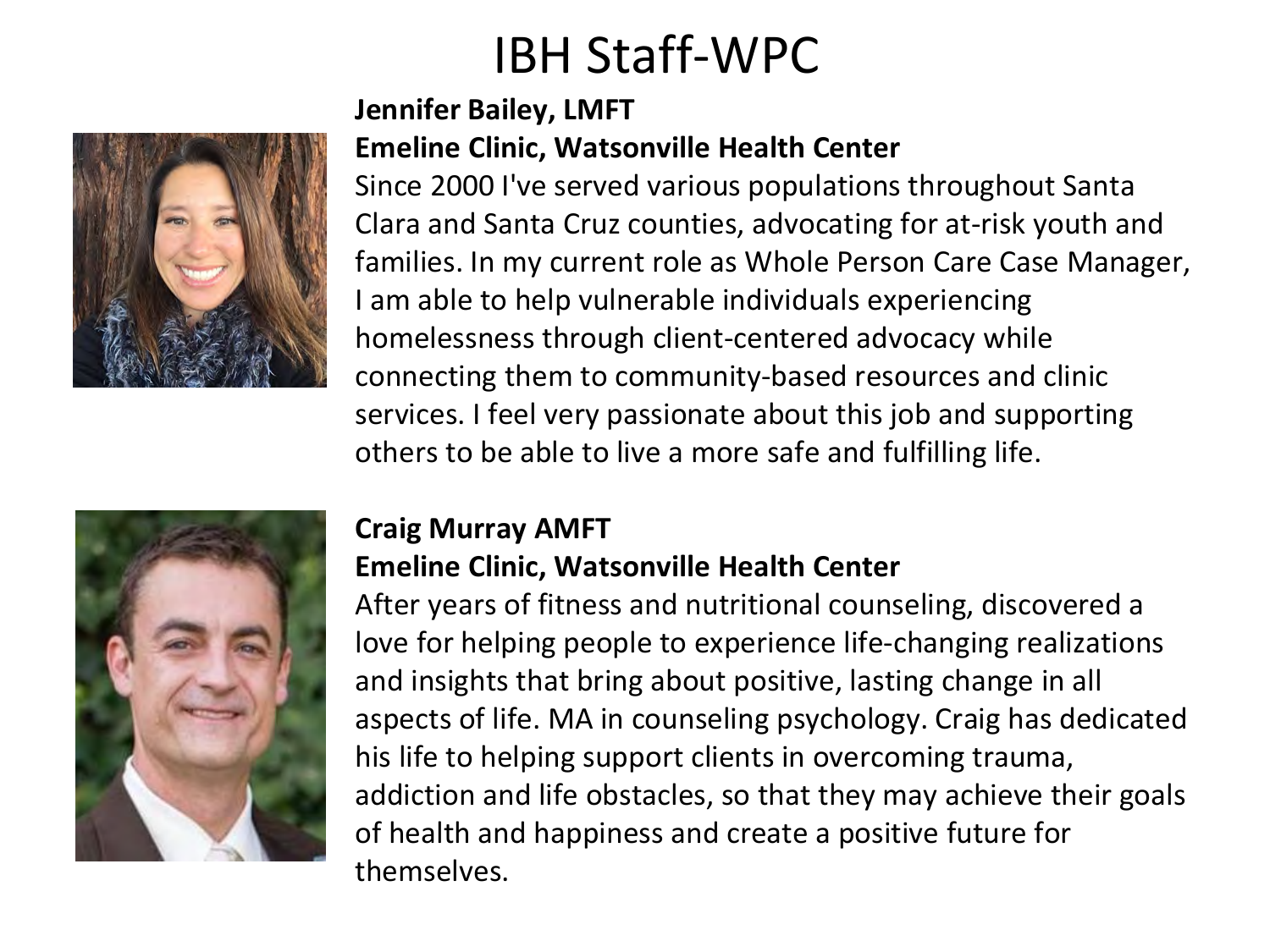### IBH Staff-WPC

#### **Olivia Vallejo, Care Coordinator Watsonville Health Center**

Olivia Vallejo attended Cal State Monterey Bay for undergraduate studies in Psychology. She worked for Monterey County's non-profit organization Interim Inc. where served in a variety of different settings within the mental health field. Olivia is now working toward attaining an MSW degree from San Jose State University. She currently finds fulfillment working with other members of the Care team to secure continuity of care for patients within the primary care setting. She knows how important it is to help patients get the best care possible in the best setting for the individual. Olivia's favorite aspect of working as part of the Santa Cruz Counties Behavioral Health team is collaborating with a robust team of partner agencies as well as interacting with patients and their families regularly. In her private time, Olivia enjoys spending time with her two dogs and close friends in nature.